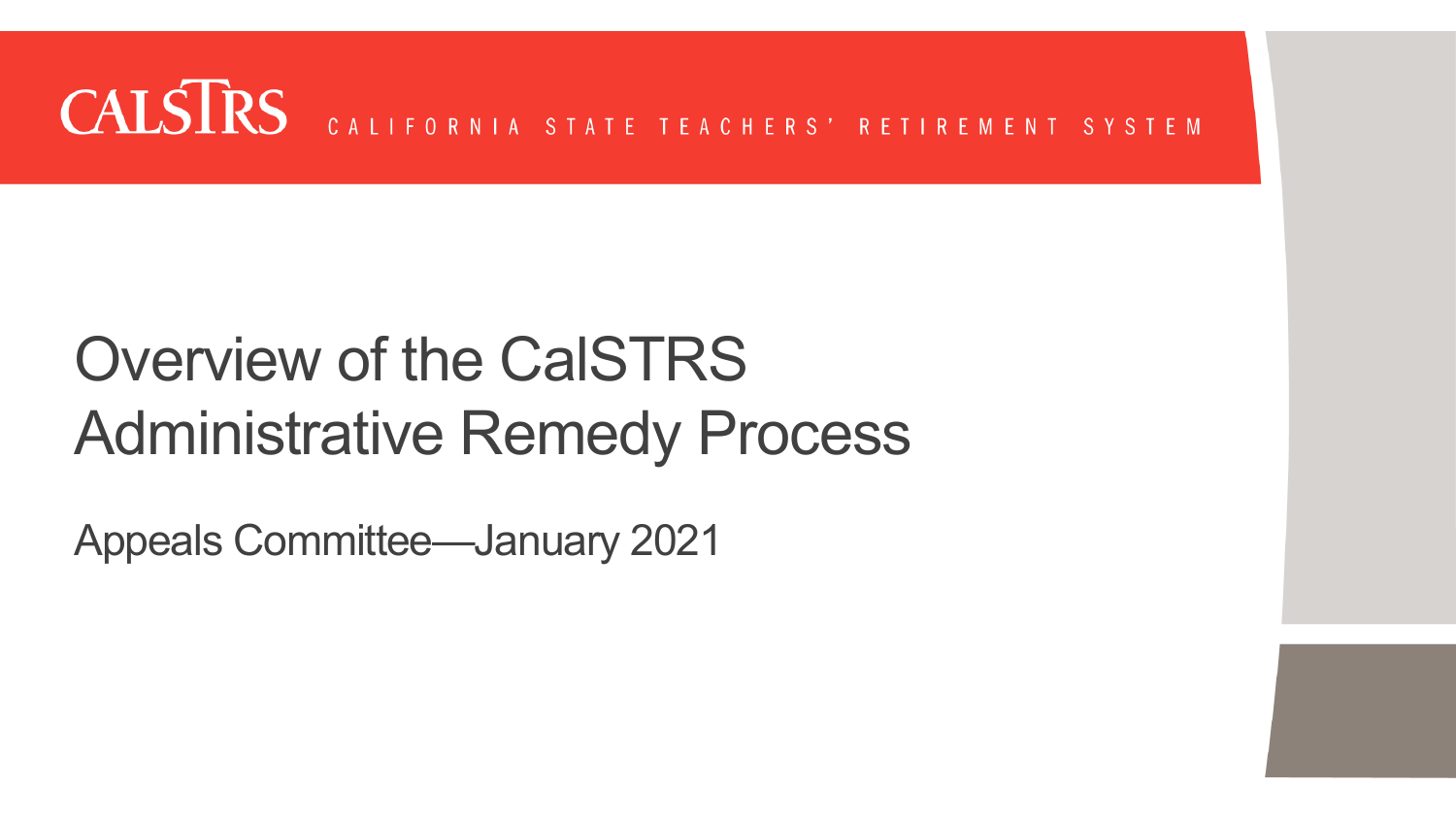# **CALSIRS**

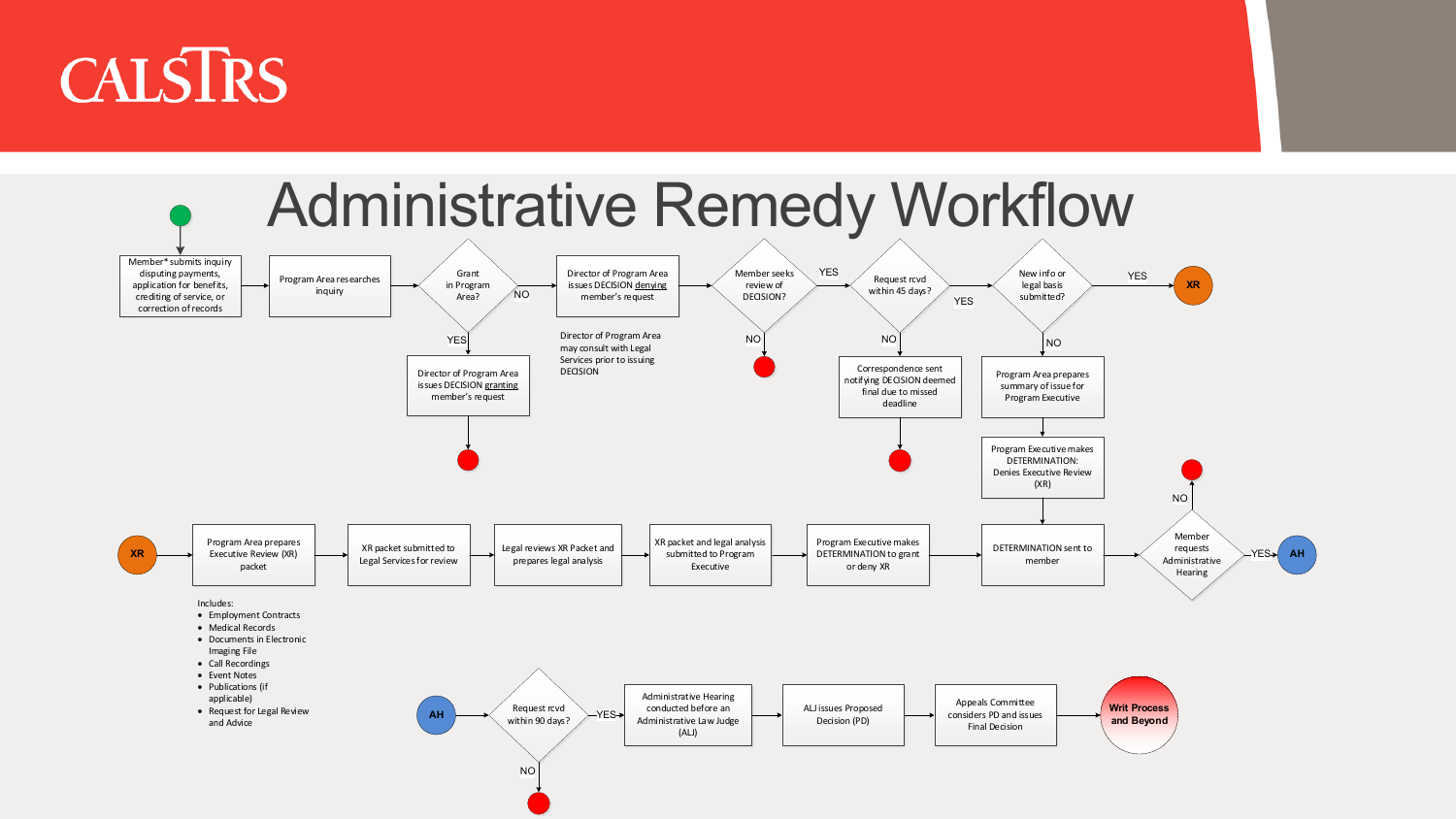Director of Program Area issues DECISION denying member's request

# CALSTRS



Director of Program Area may consult with Legal Services prior to issuing DECISION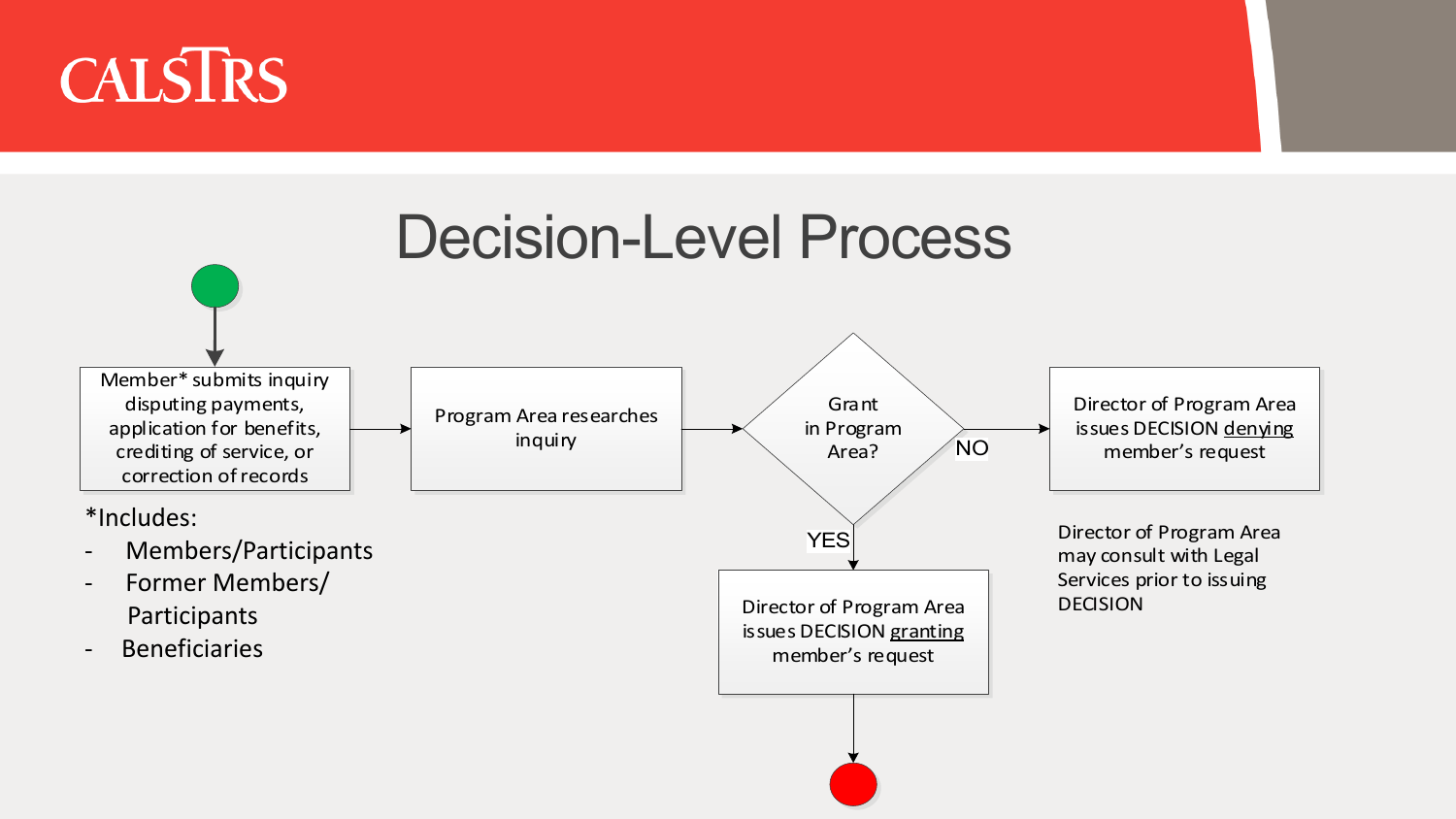

# Executive Review Eligibility Requirements



New info or legal basis submitted? YES **XR**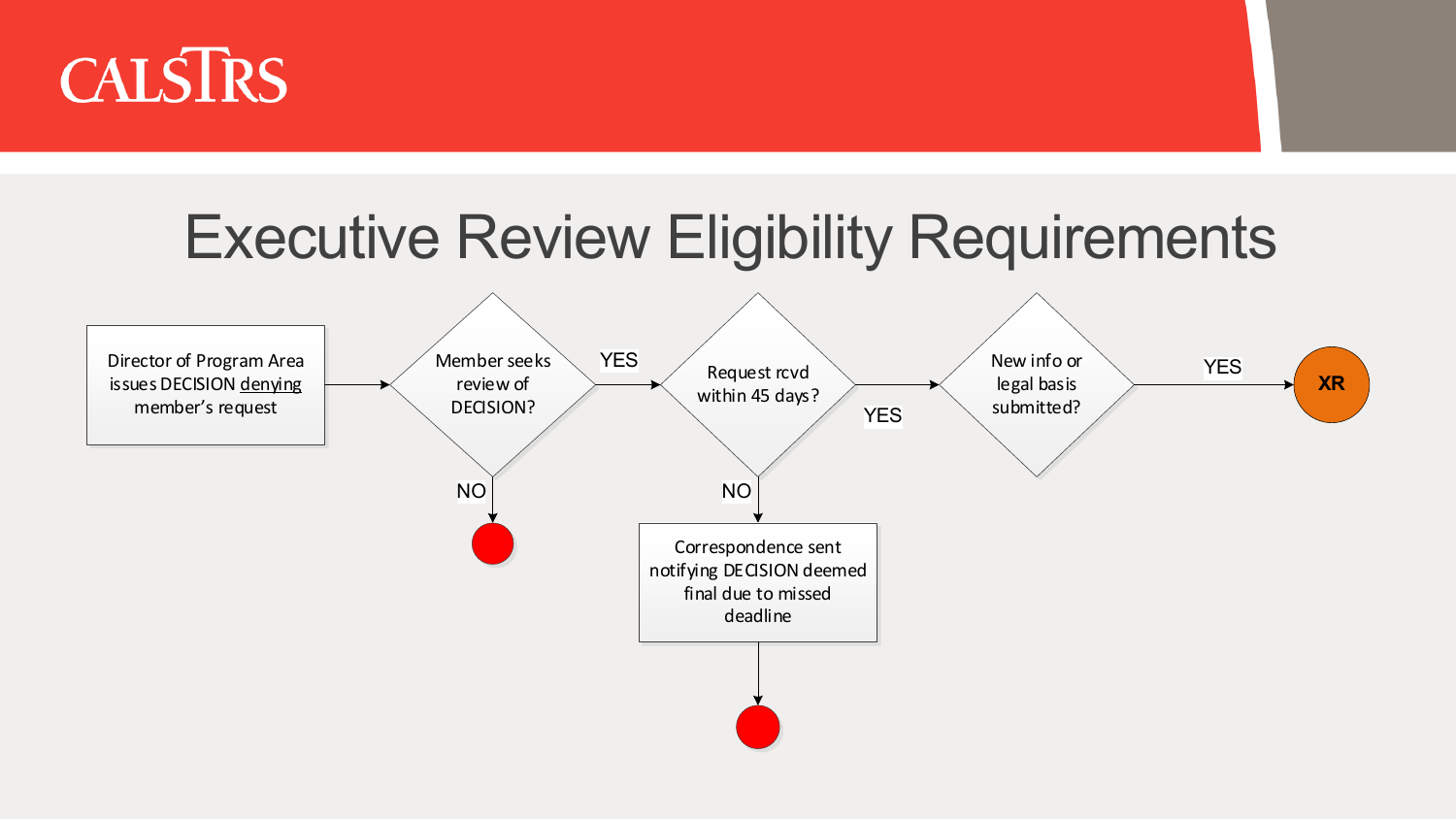# CALSTRS

#### Executive Review Eligibility Requirements (cont.)

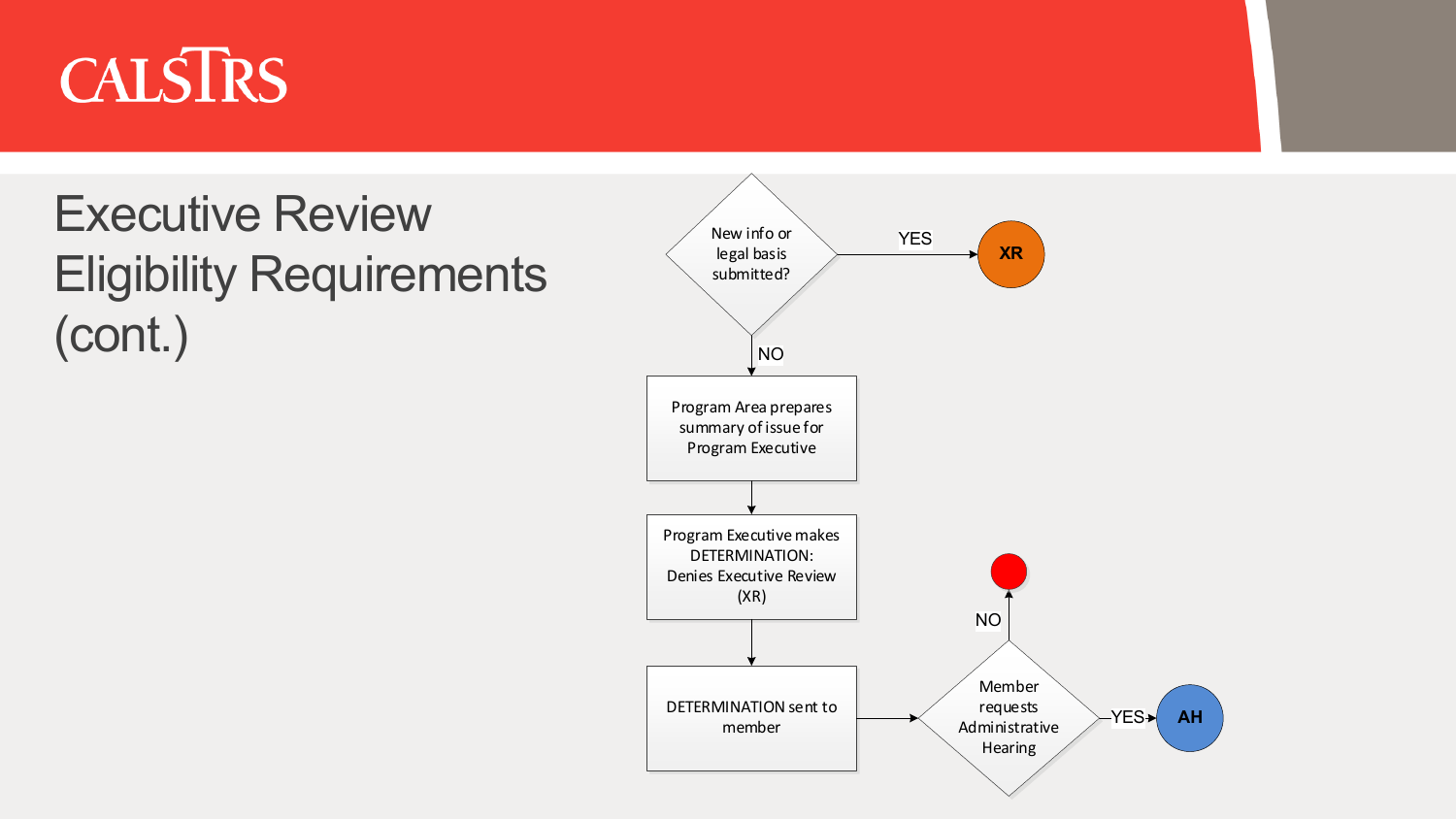May Include:





- Employment Contracts
- Medical Records
- Documents in Electronic Imaging File
- Call Recordings
- Event Notes
- Publications (if applicable)
- Request for Legal Review and Advice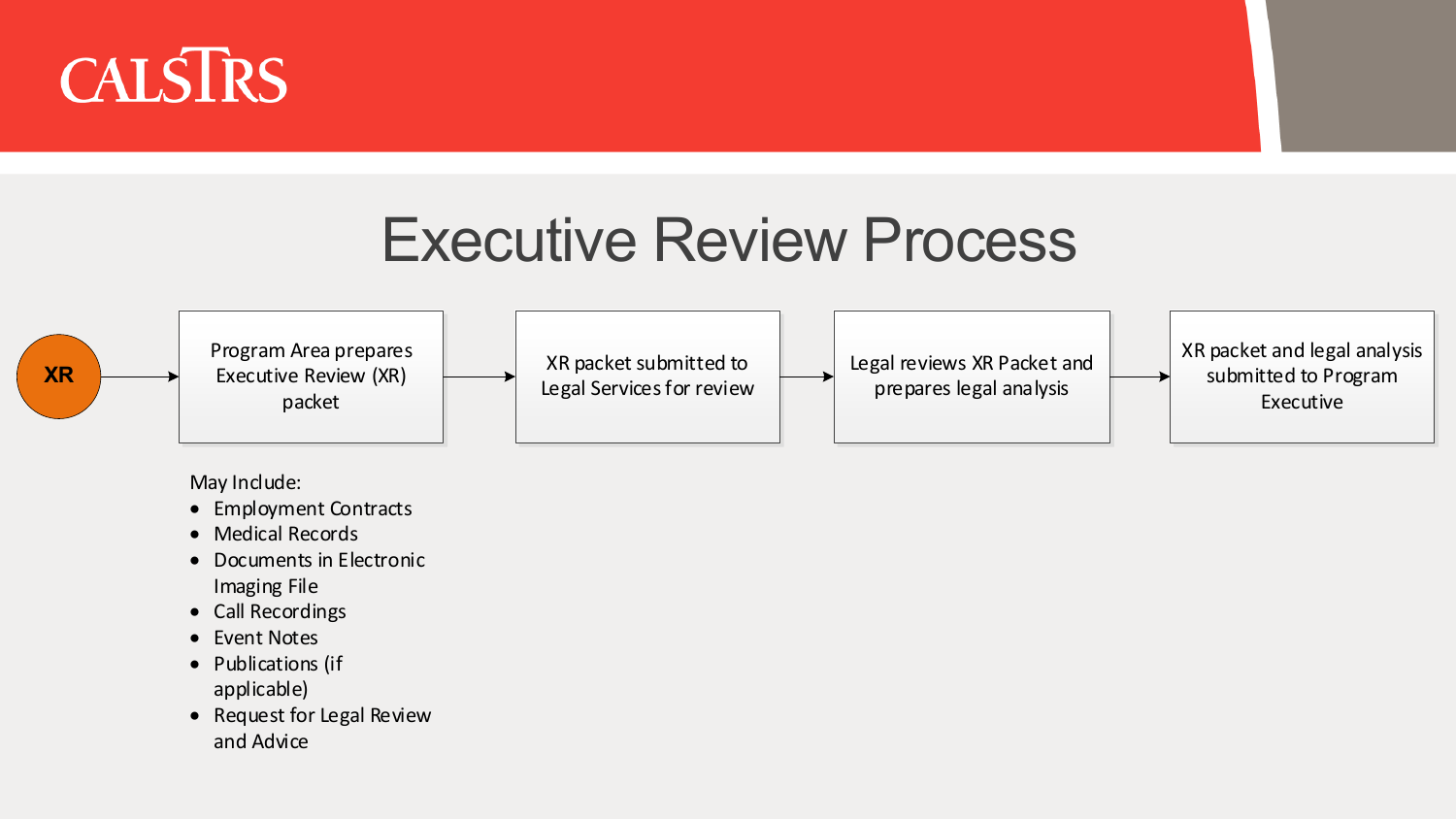

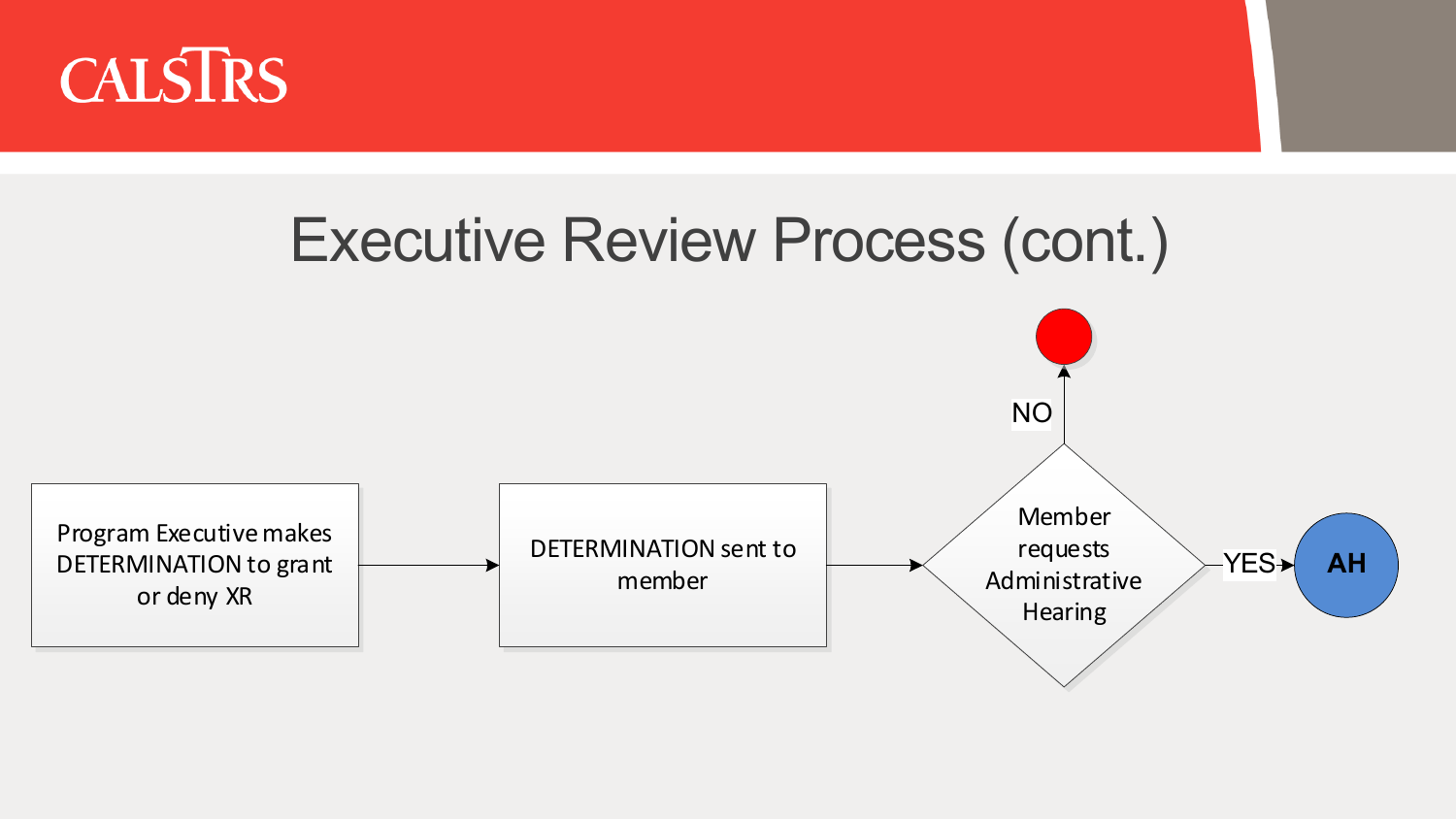

# Administrative Remedy Workflow—Audit Services

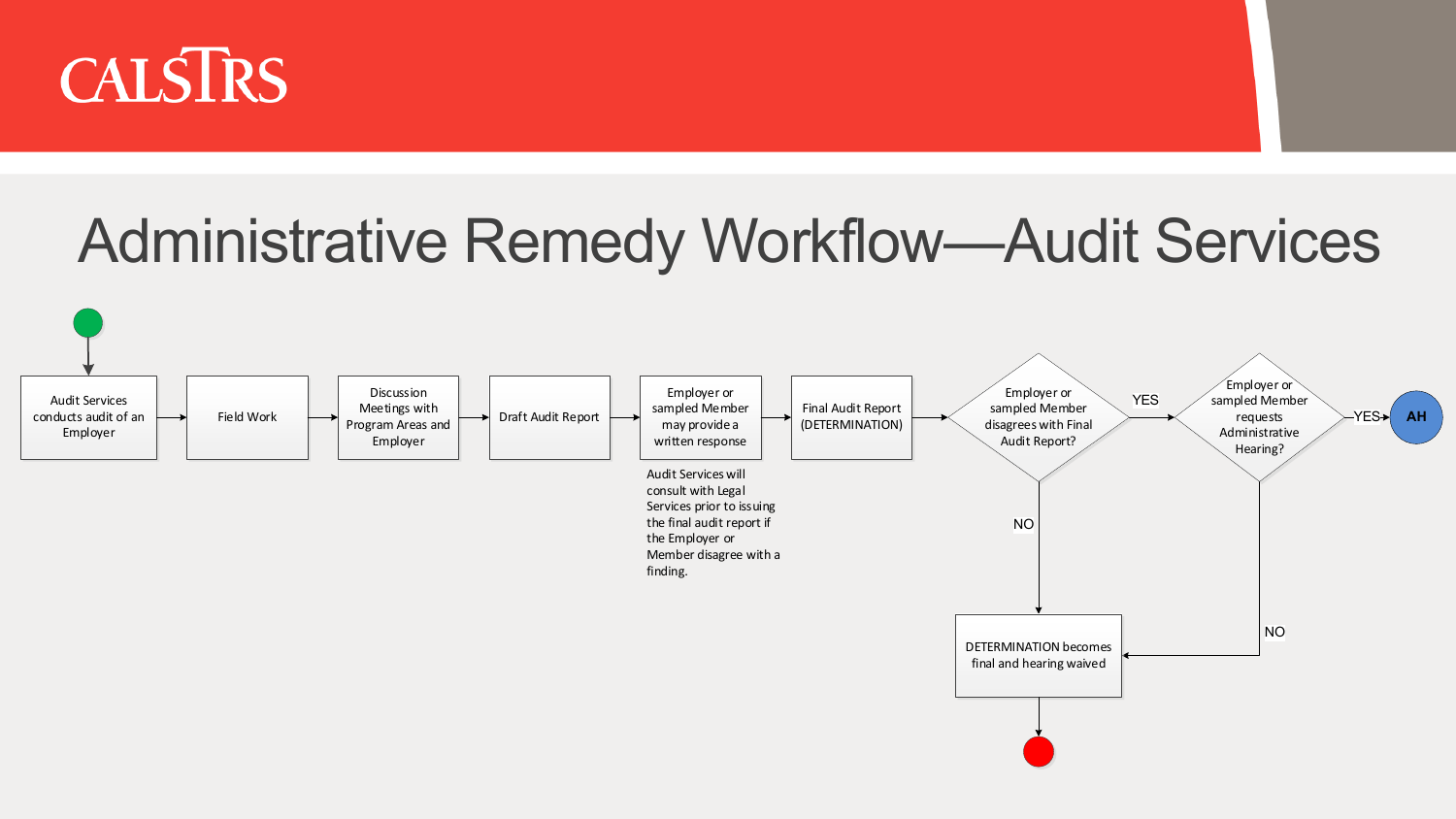

### Administrative Hearing Process





Appeals Committee considers PD and issues Final Decision